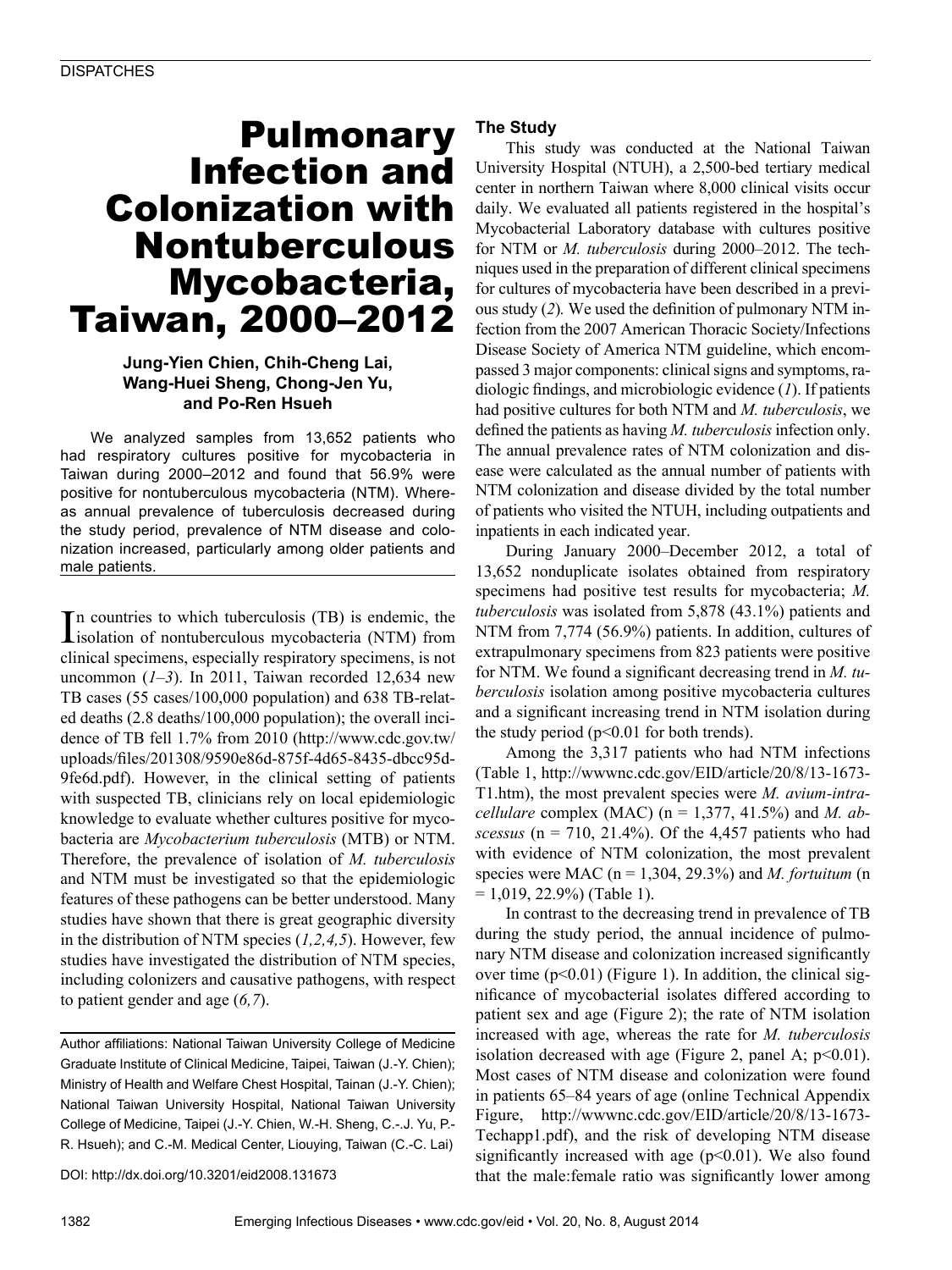

Figure 1. Annual incidence of tuberculosis, pulmonary nontuberculous mycobacteria (NTM) infection, and NTM colonization among patients registered in the National Taiwan University Hospital Mycobacterial Laboratory database with cultures positive for *Mycobacterium tuberculosis* or NTM, 2000–2012.

patients >45 years of age who had NTM infection or colonization than among patients in the same age group who had *M. tuberculosis* infection (p<0.01; online Technical Appendix Table).

Infections caused by MAC, *M. abscessus,* and *M. chelonae* were more common in female than in male patients. In contrast, diseases caused by *M. fortuitum* and *M. kansasii* were more common in male patients than in female patients. We also found that the prevalence of infection caused by *M. tuberculosis*, MAC, *M. abscessus* (p<0.01)*, M. fortuitum* (p<0.01)*, M. chelonae* (p = 0.04)*, M. kansasii*  $(p = 0.04)$ , and *M. gordonae*  $(p<0.01)$  in each age group differed significantly and that the prevalence of colonization by MAC (p<0.01), *M. fortuitum* (p = 0.01)*, M. gordonae* (p<0.01)*,* and *M. kansasii* (p<0.01)in each age group differed significantly (Table 2).

#### **Conclusions**

Our cross-sectional analysis of data from mycobacterial isolates collected over 13 years in northern Taiwan resulted in several notable findings. First, the prevalence of NTM pulmonary infection and colonization significantly increased during the period, whereas prevalence of *M. tuberculosis* infection significantly decreased. This phenomenon has been reported previously in Taiwan (*8*) and in other countries (*9*,*10*). We also found that the annual prevalence of NTM pulmonary infections and colonization significantly increased  $(p<0.01)$ . The increasing trend in NTM infections has also been noted in South Korea, Canada, Denmark, Australia, the United States, and the Netherlands (*9–15*). These findings suggest that, although the rates of NTM pulmonary infection have gradually increased in Taiwan, more than half of NTM isolates caused colonization only.

Second, we found the frequency of isolation of *M. tuberculosis* and NTM from patients  $\geq 85$  years of age was 40.7% and 59.3%, respectively. Furthermore, half of NTM infections (54.1%) and colonizations (55.5%) occurred in patients >65 years of age. Our findings are consistent with those in a recent study conducted in South Korea (*7*) and



Figure 2. Rates of *Mycobacterium tuberculosis* infection, nontuberculous mycobacteria (NTM) infection, and NTM colonization/ contamination, by age (A) and sex (B), among patients registered in the National Taiwan University Hospital Mycobacterial Laboratory database with cultures positive for *Mycobacterium tuberculosis* or NTM, 2000–2012. \*p<0.01 compared with first group.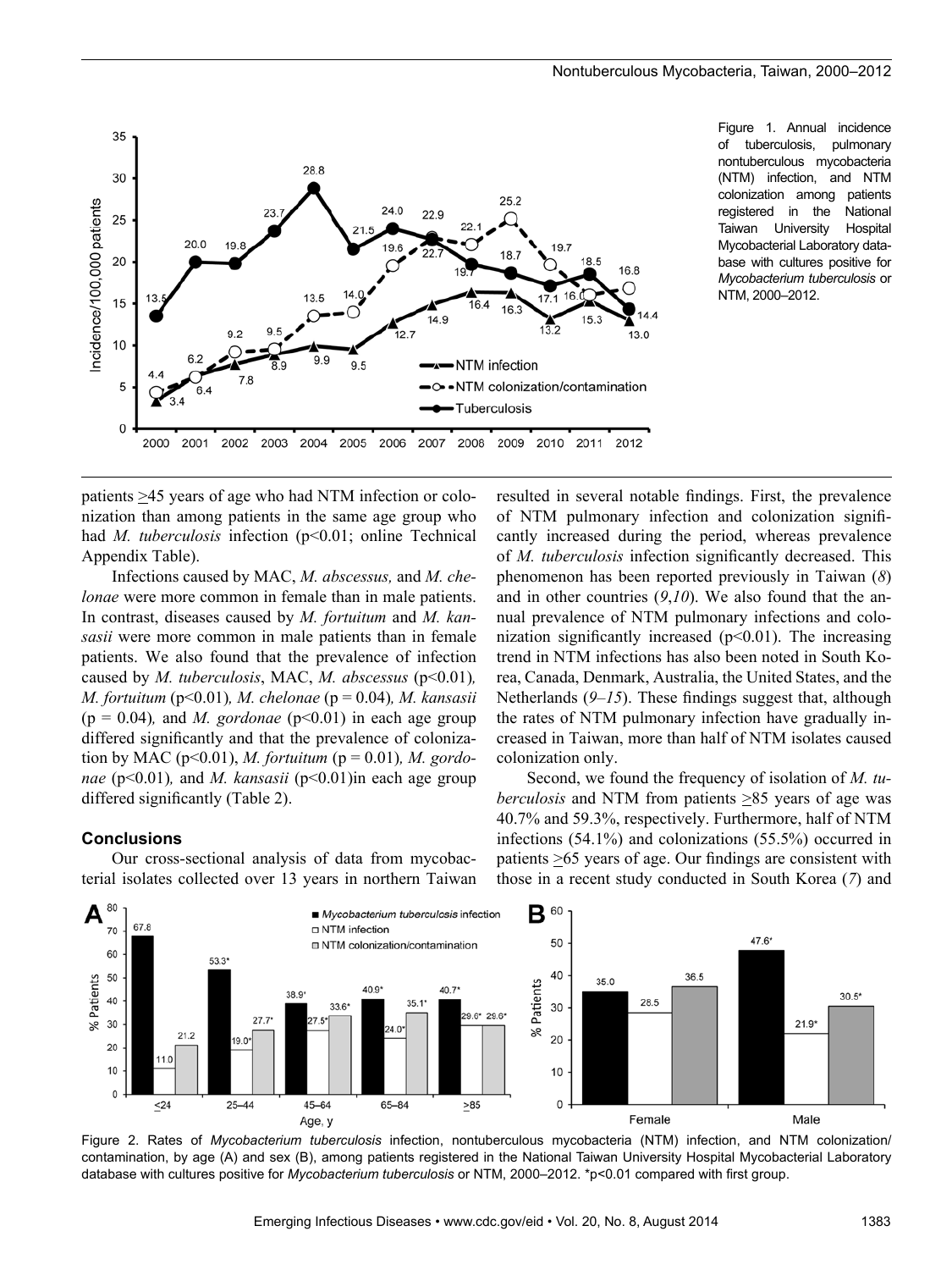#### **DISPATCHES**

Table 2. Bacterial species implicated in pulmonary mycobacterial infections and colonization/contamination, by patient sex and age, Taiwan, 2000–2012\*

|                                                                            | Sex, % (no.) patients |             |                          | Age, $y, %$ (no.) patients |           |           |                                                 |          |                          |
|----------------------------------------------------------------------------|-----------------------|-------------|--------------------------|----------------------------|-----------|-----------|-------------------------------------------------|----------|--------------------------|
|                                                                            | Female,               | Male,       | p                        | $\overline{\leq}24,$       | $25 - 44$ | $45 - 64$ | $65 - 84$                                       | $>85$ .  |                          |
| <b>Bacterial species</b>                                                   | $n = 4,931$           | $n = 8,721$ | value                    | $n = 572$                  |           |           | $n = 1,792$ $n = 4,062$ $n = 6,156$ $n = 1,070$ |          | p value                  |
| Mycobacterium tuberculosis                                                 | 35.0                  | 47.6        | < 0.01                   | 67.8                       | 53.3      | 38.9      | 40.9                                            | 40.7     | < 0.01                   |
| infection                                                                  | (1,725)               | (4, 153)    |                          | (388)                      | (956)     | (1, 579)  | (2,519)                                         | (436)    |                          |
| NTM probable infection                                                     |                       |             |                          |                            |           |           |                                                 |          |                          |
| M. avium-intracellulare                                                    | 13.1                  | 8.4         | < 0.01                   | 3.7                        | 6.3       | 11.1      | 10.3                                            | 14.7     | < 0.01                   |
| complex                                                                    | (645)                 | (732)       |                          | (21)                       | (113)     | (449)     | (637)                                           | (157)    |                          |
| M. abscessus                                                               | 6.8(334)              | 4.3 (376)   | < 0.01                   | 2.3(13)                    | 5.7(102)  | 5.9(241)  | 4.5(275)                                        | 7.4(79)  | < 0.01                   |
| M. fortuitum                                                               | 2.7(132)              | 3.6(311)    | < 0.01                   | 1.2(7)                     | 1.8(33)   | 3.8(155)  | 3.5(218)                                        | 2.8(30)  | < 0.01                   |
| M. chelonae                                                                | 3.0(148)              | 1.9(164)    | < 0.01                   | 2.6(15)                    | 1.9(34)   | 2.9(116)  | 2.0(122)                                        | 2.3(25)  | 0.04                     |
| M. kansasii                                                                | 1.2(61)               | 2.0 (173)   | < 0.01                   | 0.7(4)                     | 2.1(38)   | 1.9(77)   | 1.7(105)                                        | 0.9(10)  | 0.04                     |
| M. gordonae                                                                | 1.1(55)               | 1.3(110)    | 0.5                      | 0.5(3)                     | 0.4(8)    | 1.3(52)   | 1.5(91)                                         | 1.0(11)  | < 0.01                   |
| Other                                                                      | 0.6(31)               | 0.5(45)     | 0.4                      | 0                          | 0.7(12)   | 0.7(28)   | 0.5(31)                                         | 0.5(5)   | 0.22                     |
| M. terrae complex                                                          | 0.2(8)                | 0.1(9)      | $\overline{\phantom{m}}$ | 0                          | 0.2(4)    | 0.1(4)    | 0.1(8)                                          | 0.1(1)   | $\overline{\phantom{0}}$ |
| M. scrofulaceum                                                            | 0.2(8)                | 0.1(7)      | $\overline{\phantom{0}}$ | 0                          | 0         | 0.2(9)    | 0.1(6)                                          | 0        |                          |
| M. phlei                                                                   | 0.1(5)                | 0.1(9)      | $\overline{\phantom{0}}$ | 0                          | 0.3(5)    | 0.1(3)    | 0.1(5)                                          | 0.1(1)   |                          |
| M. smegmatis                                                               | 0                     | 0.1(10)     | $\overline{\phantom{0}}$ | 0                          | 0.1(1)    | 0.0(2)    | 0.1(5)                                          | 0.2(2)   | —                        |
| M. xenopi                                                                  | 0.1(4)                | 0.1(6)      | $\qquad \qquad -$        | 0                          | 0.1(1)    | 0.0(2)    | 0.1(6)                                          | 0.1(1)   | —                        |
| M. flavescens                                                              | 0.1(4)                | 0           | -                        | 0                          | 0.1(1)    | 0.1(3)    | 0                                               | 0        |                          |
| M. celatum                                                                 | 0                     | 0.0(2)      | $\overline{\phantom{0}}$ | 0                          | 0         | 0.0(2)    | 0                                               | 0        |                          |
| M. asiaticum                                                               | 0                     | 0.0(1)      | $\overline{\phantom{0}}$ | 0                          | 0         | 0         | 0.0(1)                                          | 0        |                          |
| M. mageritense                                                             | 0                     | 0.0(1)      | $\overline{\phantom{0}}$ | 0                          | 0         | 0.0(1)    | 0                                               | 0        |                          |
| M. szulgai                                                                 | 0.0(1)                | 0           | $\overline{\phantom{0}}$ | 0                          | 0         | 0.0(1)    | 0                                               | 0        |                          |
| M. vaccae                                                                  | 0.0(1)                | 0           | -                        | 0                          | 0         | 0.0(1)    | 0                                               | 0        |                          |
| NTM colonization/contamination                                             |                       |             |                          |                            |           |           |                                                 |          |                          |
| M. avium-intracellulare                                                    | 10.6                  | 8.9         | < 0.01                   | 4.4                        | 6.7       | 9.6       | 10.7                                            | 10.5     | < 0.01                   |
| complex                                                                    | (525)                 | (779)       |                          | (25)                       | (120)     | (388)     | (659)                                           | (112)    |                          |
| M. fortuitum                                                               | 7.9 (389)             | 7.2(630)    | 0.17                     | 5.8(33)                    | 6.4 (114) | 7.6(310)  | 8.1(499)                                        | 5.9(63)  | 0.01                     |
| M. gordonae                                                                | 6.0(296)              | 4.7 (409)   | < 0.01                   | 2.6(15)                    | 4.1(73)   | 5.9(241)  | 5.6(343)                                        | 3.1(33)  | < 0.01                   |
| M. abscessus                                                               | 5.5(273)              | 4.2 (365)   | < 0.01                   | 4.5(26)                    | 4.1(74)   | 5.0(205)  | 4.6(284)                                        | 4.6(49)  | 0.64                     |
| M. kansasii                                                                | 2.0(101)              | 2.2(191)    | 0.63                     | 0.5(3)                     | 2.1(38)   | 1.8(72)   | 2.5(153)                                        | 2.4(26)  | < 0.01                   |
| M. chelonae                                                                | 2.4(120)              | 1.7(149)    | < 0.01                   | 2.4(14)                    | 2.3(42)   | 1.8(72)   | 2.0(126)                                        | 1.4 (15) | 0.31                     |
| Other                                                                      | 1.9(96)               | 1.5(134)    | 0.07                     | 0.9(5)                     | 2.0(35)   | 1.9(77)   | 1.5(94)                                         | 1.8(19)  | 0.27                     |
| M. terrae complex                                                          | 0.6(30)               | 0.5(45)     | $\overline{\phantom{m}}$ | 0.3(2)                     | 0.7(13)   | 0.6(25)   | 0.5(30)                                         | 0.5(5)   | $\qquad \qquad -$        |
| M. scrofulaceum                                                            | 0.3(15)               | 0.3(22)     | $\qquad \qquad -$        | 0                          | 0.3(6)    | 0.3(11)   | 0.3(16)                                         | 0.4(4)   | —                        |
| M. smegmatis                                                               | 0.3(14)               | 0.2(17)     | $\overline{\phantom{0}}$ | 0                          | 0.3(5)    | 0.2(9)    | 0.2(13)                                         | 0.4(4)   | $\overline{\phantom{0}}$ |
| M. xenopi                                                                  | 0.2(9)                | 0.2(17)     | $\qquad \qquad -$        | 0                          | 0.3(5)    | 0.3(11)   | 0.1(8)                                          | 0.2(2)   | $\overline{\phantom{0}}$ |
| M. flavescens                                                              | 0.2(11)               | 0.1(9)      | $\overline{\phantom{0}}$ | 0.5(3)                     | 0.1(1)    | 0.1(4)    | 0.2(10)                                         | 0.2(2)   |                          |
| M. phlei                                                                   | 0.1(6)                | 0.2(14)     | $\overline{\phantom{0}}$ | 0                          | 0.1(2)    | 0.2(9)    | 0.1(9)                                          | 0        |                          |
| M. szulgai                                                                 | 0.1(5)                | 0.0(3)      | —                        | 0                          | 0         | 0.1(4)    | 0.0(2)                                          | 0.2(2)   |                          |
| M. vaccae                                                                  | 0.1(6)                | 0.0(2)      | $\overline{\phantom{0}}$ | 0                          | 0.1(1)    | 0.1(3)    | 0.1(4)                                          | 0        |                          |
| M. simiae                                                                  | 0                     | 0.0(3)      | —                        | 0                          | 0.1(1)    | $\Omega$  | 0.0(2)                                          | 0        |                          |
| M. marinum                                                                 | 0                     | 0.0(1)      | $\overline{\phantom{0}}$ | 0                          | 0         | 0.0(1)    | 0                                               | 0        |                          |
| M. neoaurum                                                                | 0                     | 0.0(1)      | $\overline{\phantom{0}}$ | 0                          | 0.1(1)    | 0         | 0                                               | $\Omega$ |                          |
| *NTM, nontuberculous mycobacteria ; -, not applicable (insufficient data). |                       |             |                          |                            |           |           |                                                 |          |                          |

suggest that most cases of NTM infection occur in patients of advanced age and that its associated clinical significance may be as important as TB among elderly patients.

Third, we found that gender may be associated with the acquisition of diseases caused by mycobacterial species. We found that *M. tuberculosis* infection, NTM pulmonary infection, and NTM colonization were more common among men than among women (70.1% vs. 29.3% for TB, 57.6% vs. 42.4% for NTM infections, and 59.6% vs. 40.4% for NTM colonization). In addition, the male:female ratio among patients >45 years of age was significantly higher among patients with TB than among patients with NTM infections or colonization. This finding might indicate that older women are more resistant to TB than to NTM infection/colonization.

This study has several limitations. First, because the study was conducted in a single medical center in Taiwan, we cannot safely generalize our findings to other parts of Taiwan. However, this hospital is the only medical center that can fully identify the species of NTM in Taiwan, which suggests that our results still provide useful information about the current status in this country. Second, we did not evaluate the effects of co-existing conditions such as HIV infection. Third, the American Thoracic Society/ Infections Disease Society of America diagnostic criteria for NTM infections were determined on the basis of experience with MAC, *M. kansasii*, and *M. abscessus* but not for other NTM species (*1*)*.* Therefore, we might have overestimated the incidence of lung infections caused by other NTM species (e.g., *M. gordonae* and *M. fortuitum*). These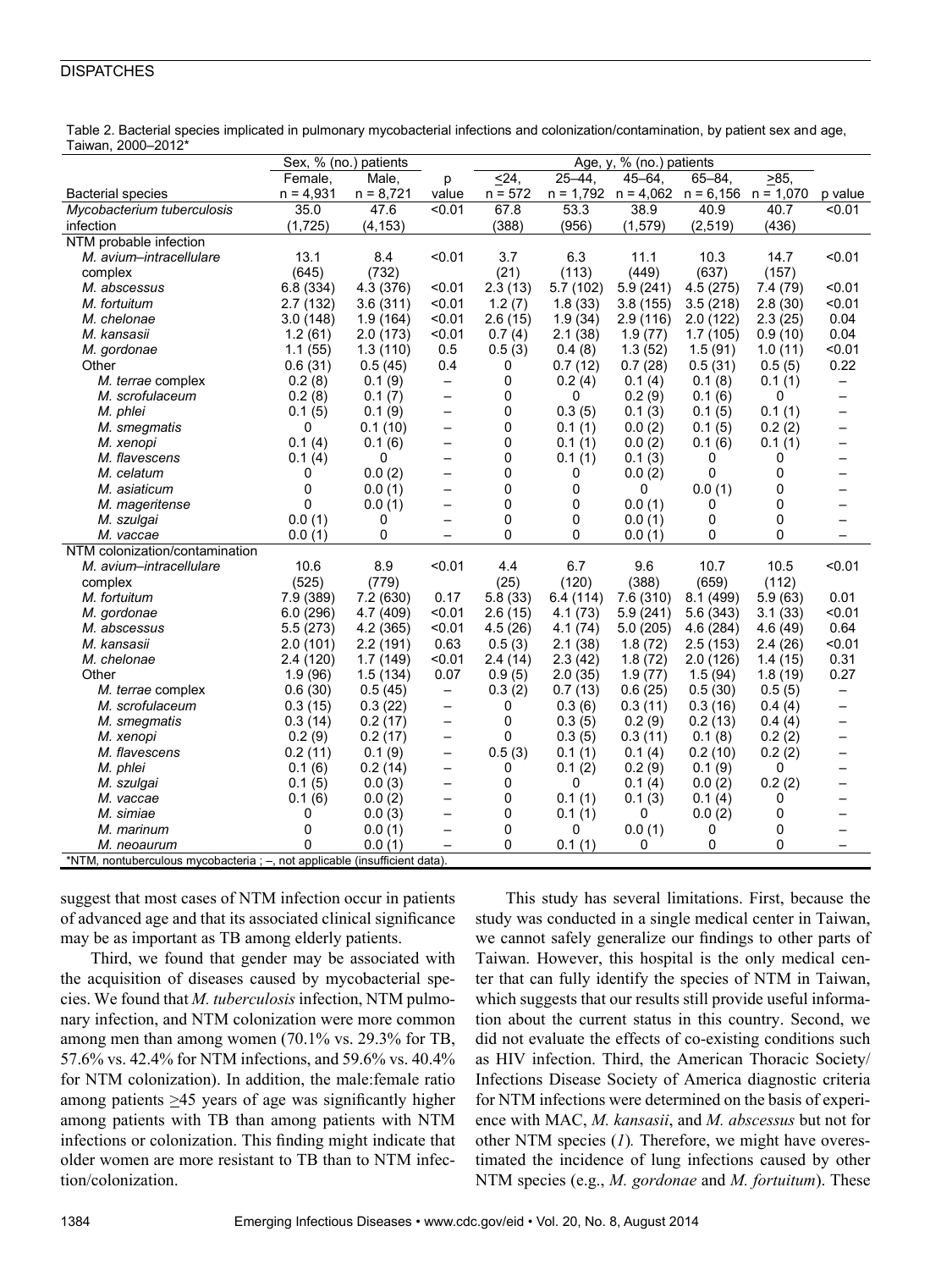species need further investigation. Fourth, in this retrospective analysis, we did not try to identify factors associated with the changing epidemiology of these diseases.

In summary, in Taiwan, the rate of NTM isolation among cultures positive for mycobacteria increased significantly during the period 2000–2012, whereas the rate of *M. tuberculosis* isolation decreased. Moreover, the prevalence of NTM pulmonary infection and colonization rapidly increased with time. This phenomenon was more evident among patients of advanced age and among male patients.

Dr Chien is an attending physician at Chest Hospital, Ministry of Health and Welfare, Taiwan. His primary research interest is clinical infectious disease, especially tuberculosis, and diseases caused by NTM.

#### **References**

- 1. Griffith DE, Aksamit T, Brow-Elliott BA, Catanzaro A, Daley C, Gordin F, et al. An official ATS/IDSA statement: diagnosis, treatment, and prevention of nontuberculous mycobacterial diseases. Am J Respir Crit Care Med. 2007;175:367–416. http://dx.doi. org/10.1164/rccm.200604-571ST
- 2. Lai CC, Tan CK, Chou CH, Hsu HL, Liao CH, Huang YT, et al. Increasing incidence of nontuberculous mycobacteria, Taiwan, 2000–2008. Emerg Infect Dis. 2010;16:294–6. http://dx.doi. org/10.3201/eid1602.090675
- 3. de Lima CA, Gomes HM, Oelemann MA, Ramos JP, Caldas PC, Campos CE, et al. Nontuberculous mycobacteria in respiratory samples from patients with pulmonary tuberculosis in the state of Rondonia, Brazil. Mem Inst Oswaldo Cruz. 2013;108:457–62.
- 4. Hoefsloot W, van Ingen J, Andrejak C, Angeby K, Bauriaud R, Bemer P, et al. The geographic diversity of nontuberculous mycobacteria isolated from pulmonary samples. A NTM-NET collaborative study. [Epub ahead of print]. Eur Respir J. 2013. http://dx.doi. org/10.1183/09031936.00149212
- 5. Simons S, van Ingen J, Hsueh PR, Van Hung N, Dekhuijzen PN, Boeree MJ, et al. Nontuberculous mycobacteria in respiratory tract infections, Eastern Asia. Emerg Infect Dis. 2011;17:343–9. http:// dx.doi.org/10.3201/eid170310060
- 6. Lai CC, Tan CK, Lin SH, Liu WL, Liao CH, Hung YT, et al. Clinical significance of nontuberculous mycobacteria isolates in elderly Taiwanese patients. Eur J Clin Microbiol Infect Dis. 2011;30:779– 83. http://dx.doi.org/10.1007/s10096-011-1155-8
- Kim JK, Rheem I. Identification and distribution of nontuberculous mycobacteria from 2005 to 2001 in Cheonan, Korea. Tuberc Respir Dis (Seoul). 2013;74:215–21. http://dx.doi.org/10.4046/ trd.2013.74.5.215
- 8. Tsai CF, Shiau MY, Chang YH, Wang YL, Huang TL, Liaw YC, et al. Trends of mycobacterial clinical isolates in Taiwan. Trans R Soc Trop Med Hyg. 2011;105:148–52. http://dx.doi.org/10.1016/ j.trstmh.2010.11.005
- 9. Yoo JW, Jo KW, Kim MN, Lee SD, Kim WS, Kim DS, et al. Increasing trend of isolation of non-tuberculous mycobacteria in a tertiary university hospital in South Korea. Tuberc Respir Dis (Seoul). 2012;72:409–15. http://dx.doi.org/10.4046/trd.2012.72.5.409
- 10. Marras TK, Chedore P, Ying AM, Jamieson F. Isolation prevalence of pulmonary non-tuberculous mycobacteria in Ontario, 1997–2003. Thorax. 2007;62:661–6. http://dx.doi.org/10.1136/thx.2006.070797
- 11. van Ingen J, Bendien SA, de Lange WC, Hoefsloot W, Dekhuijzen PN, Boeree MJ, et al. Clinical relevance of non-tuberculous mycobacteria isolated in Nijmegen-Arnhem region, The Netherlands. Thorax. 2009;64:502–6. http://dx.doi.org/10.1136/thx.2008.110957
- 12. Andréjak C, Thomsen VØ, Johansen IS, Riis A, Benfield TL, Duhaut P, et al. Nontuberculous pulmonary mycobacteriosis in Denmark: incidence and prognostic factors. Am J Respir Crit Care Med. 2010;181:514–21. http://dx.doi.org/10.1164/rccm.200905-0778OC
- 13. Park YS, Lee CH, Lee SM, Yang SC, Yoo CG, Kim YW, et al. Rapid increase of non-tuberculous mycobacterial lung diseases at a tertiary referral hospital in South Korea. Int J Tuberc Lung Dis. 2010;14:1069–71.
- 14. Thomson RM; NTM working group at Queensland TB Control Centre and Queensland Mycobacterial Reference Laboratory. Changing epidemiology of pulmonary nontuberculous mycobacteria infections. Emerg Infect Dis. 2010;16:1576–83. http://dx.doi. org/10.3201/eid1610.091201
- 15. Satyanarayana G, Heysell SK, Scully KW, Houp ER. Mycobacterial infections in a large Virginia hospital, 2001–2009. BMC Infect Dis. 2011;11:113. http://dx.doi.org/10.1186/1471-2334-11-113

Address for correspondence: Po-Ren Hsueh, Departments of Laboratory Medicine and Internal Medicine, National Taiwan University Hospital, No. 7, Chung-Shan South Rd, Taipei, 100, Taiwan; email: hsporen@ntu.edu.tw

# **EMERGING INFECTIOUS DISEASES**

Submit manuscripts: http://wwwnc.cdc.gov/eid/pages/submit-manuscript.htm

http://wwwnc.cdc.gov/eid/pages/author-resource-center.htm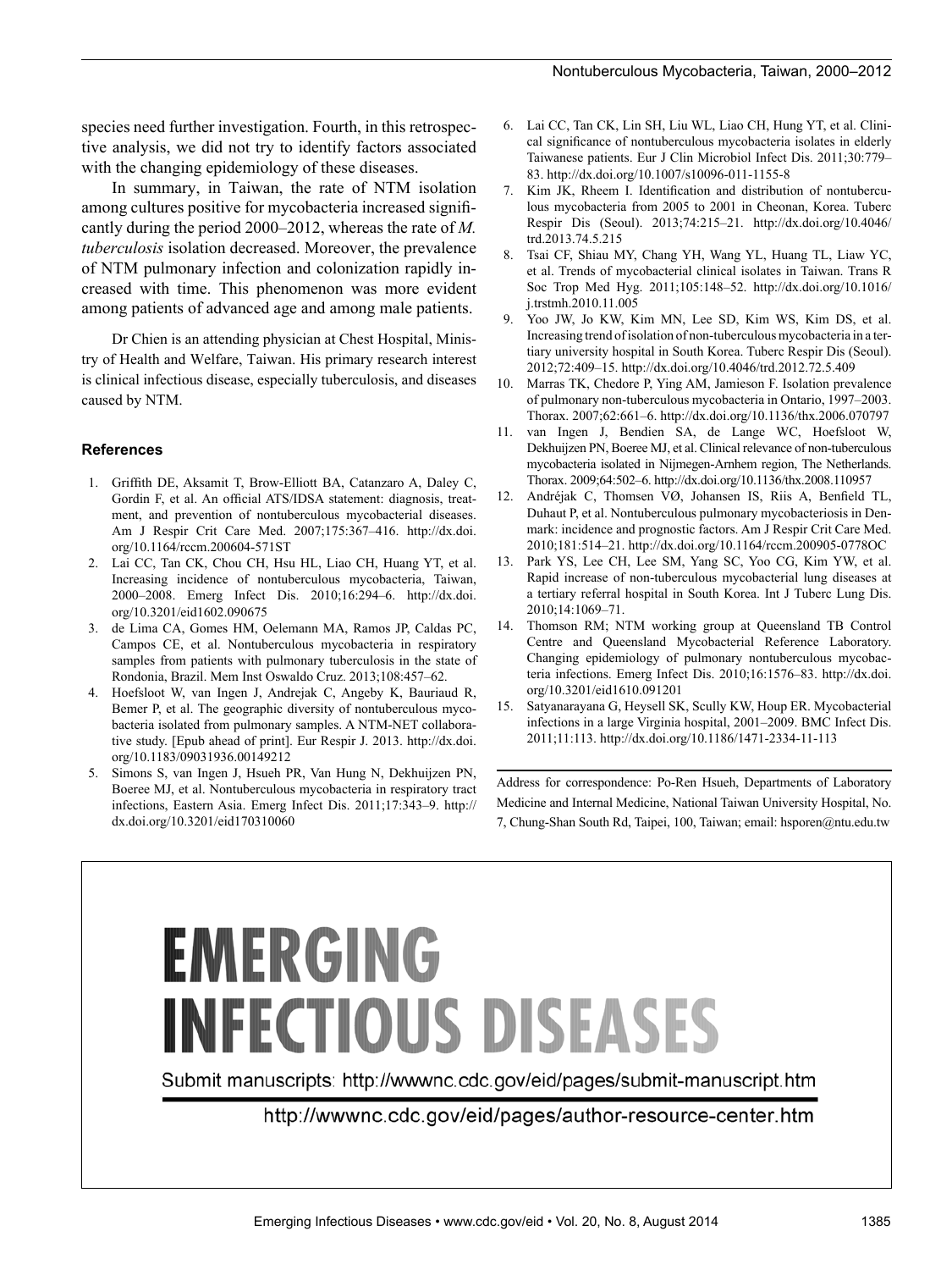# Pulmonary Infection and Colonization with Nontuberculous Mycobacteria, Taiwan, 2000–2012

### **Technical Appendix**



Technical Appendix Figure. Distribution of nontuberculous mycobacteria species causing infections (A) and colonization (B) in different age groups, Taiwan, 2000–2012.

Page 1 of 2